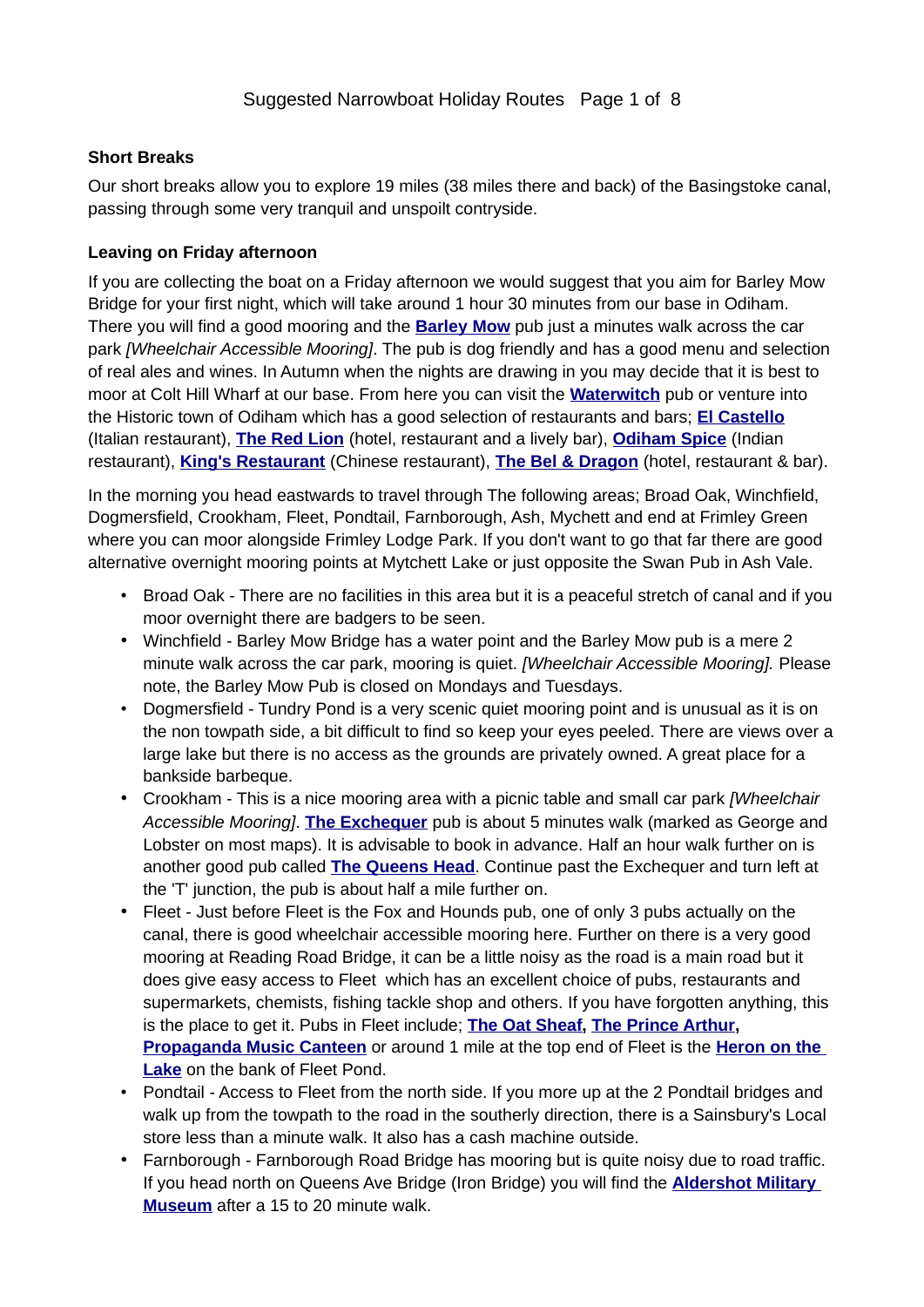## Suggested Narrowboat Holiday Routes Page 2 of 8

- Ash Lock 29 is at Ash. There is a water point on the corner of the barn by the slipway. Waste can also be disposed of here, there are no shops or other facilities. About 2/3rds of a mile after Ash Lock you will go over the Blackwater Aqueduct, be careful here as many fenders are lost to the sharp brackets when passing over the bridge. Further along at Ash Vale bridge there is a mooring but not recommended for overnight stops as it can be noisy and isn't the most scenic of places to stay. It is best used as a shopping stop. There is a fish & chip shop, Chinese takeaway, Indian takeaway, Budgens supermarket, chemist and a Post Office. Lakeside Nature Reserve is very close by. Head north over Ash Vale Bridge on Vale Road then take the first exit on the roundabout, there is a pedestrian walkway under the railway bridge. Then continue for about 200 metres and the car park entrance will be seen on the left through a large gate saying 'Nature Reserve' More by **[clicking this link.](http://www.blackwater-valley.org.uk/lakeside_park.html)** Just before Heath Vale Bridge you can moor the boat and walk across the bridge to get to the **[Swan Pub](http://www.chefandbrewer.com/pub/swan-ash-vale-aldershot/c2187/)**.
- The **[Mytchett Canal Centre](http://www3.hants.gov.uk/basingstoke-canal/canal-centre.htm)** is another mile along the canal and we recommend mooring here to take on water, there is a good water point right outside the centre *[Wheelchair Accessible Mooring]*. The Centre has an information point and gift shop, tearoom, picnic area, children's 'trailblazer' play area, function room and a campsite. Public boat trips are available throughout the summer, please contact the Canal Centre for dates and times. You can also purchase fishing licences here.
- Just before Frimley Aqueduct is Frimley Lodge Park mooring *[Wheelchair Accessible Mooring].* A little way past this is the final winding hole that will turn you around to begin your journey back. **[The Kings Head](http://www.harvester.co.uk/restaurants/southeast/thekingsheadcamberley)** pub can be reached from the towpath side by turning left along Guildford Road, you will see it almost straight away.
- Once you have journeyed back to Odiham you can explore the last 1.5 miles of canal past us and turn at **[King John's Castle](http://www3.hants.gov.uk/hampshire-countryside/odiham-castle.htm)** *[Wheelchair Accessible Mooring].* This is favoured by many people as a final night stop. The area around here is very quiet and the canal is crystal clear and you can see large carp and pike amongst the fish. The **[Mill House pub](http://www.brunningandprice.co.uk/millhouse/homepage/)** is a short 10-15 minutewalk back along the towpath and north along the road at Swan Bridge (Head towards The Jolly Miller on most maps and it is opposite). If you walk the other direction (west) from the castle along the towpath you will come to the entrance of the Greywell tunnel. The tunnel collapsed back in 1932 and has been closed ever since. If your timing is right you may see groups of bats awake from their sleep to go hunting around dusk. The tunnel is home to thousands of bats and has five different species living there. If you cross over the tunnel entrance you will come out on a lane, turn right and then left at the junction to find the **[Fox and Goose pub](http://www.foxandgoosehampshire.co.uk/)**. PLEASE NOTE the pub does not serve evening food on a Sunday. The next morning you will be an hour from us making it an easy trip back for 10am to return the boat.

#### **Leaving on Monday afternoon**

If you are collecting the boat on a Monday afternoon we would suggest that you aim for Crookham Wharf via Broad Oak, Winchfield and Dogmersfield for your first night, as The Barley Mow is closed on Mondays! This will take around 2 hours and 30 minutes from our base in Odiham. There you will find a good mooring *[Wheelchair Accessible Mooring]* and the **[The Exchequer](http://www.exchequercrookham.co.uk/)** pub is about 5 minutes walk (marked as George and Lobster on most maps). You may decide that it is best to moor at Colt Hill Wharf at our base. From here you can visit the **[Waterwitch](http://www.tripadvisor.co.uk/Restaurant_Review-g1466677-d2214550-Reviews-Waterwitch-Odiham_Hook_Hampshire_England.html)** pub or venture into the Historic town of Odiham which has a good selection of restaurants and bars; **[El Castello](http://www.tripadvisor.co.uk/Restaurant_Review-g1466677-d2454902-Reviews-El_Castello-Odiham_Hook_Hampshire_England.html)** (Italian restaurant), **[The Red Lion](https://www.tripadvisor.co.uk/Restaurant_Review-g1466677-d12120672-Reviews-The_Red_Lion-Odiham_Hook_Hampshire_England.html)** (hotel, restaurant and a lively bar), **[Odiham Spice](http://www.tripadvisor.co.uk/Restaurant_Review-g1466677-d1731314-Reviews-Odiham_Spice-Odiham_Hook_Hampshire_England.html)** (Indian restaurant), **[King's Restaurant](http://www.tripadvisor.co.uk/Restaurant_Review-g1466677-d3160146-Reviews-King_s_Restaurant-Odiham_Hook_Hampshire_England.html)** (Chinese restaurant), **[The Bel & Dragon](https://www.tripadvisor.co.uk/Restaurant_Review-g1466677-d7259988-Reviews-Bel_The_Dragon-Odiham_Hook_Hampshire_England.html)** (hotel, restaurant & bar).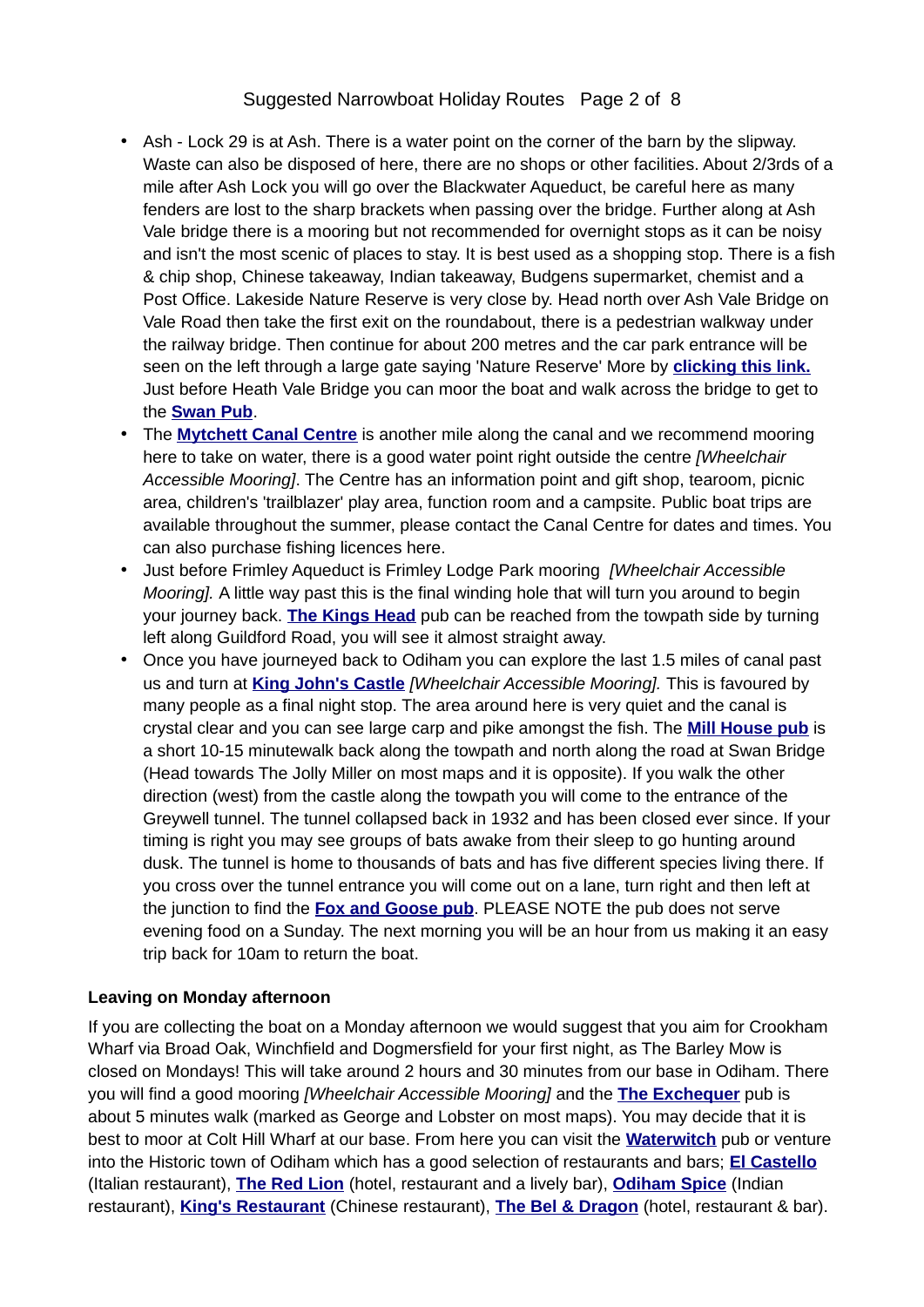In the morning you can head east to travel through The following areas; Fleet, Pondtail, Farnborough, Ash, Mychett and end at Frimley Green where you can moor alongside Frimley Lodge Park. If you don't want to go that far there are good alternative overnight mooring points at Mytchett Lake or just opposite the Swan Pub in Ash Vale.

- Broad Oak There are no facilities in this area but it is a peaceful stretch of canal and if you moor overnight there are badgers to be seen.
- Winchfield Barley Mow Bridge has a water point and the Barley Mow pub is a mere 2 minute walk across the car park, mooring is quiet *[Wheelchair Accessible Mooring].* Please note, the Barley Mow Pub is closed on Mondays and Tuesdays.
- Dogmersfield Tundry Pond is a very scenic quiet mooring point and is unusual as it is on the non towpath side. There are views over a large lake but there is no access as the grounds are privately owned. A great place for a bankside barbeque.
- Crookham This is a nice mooring area *[Wheelchair Accessible Mooring]* with a picnic table and small car park. **[The Exchequer](http://www.exchequercrookham.co.uk/)** pub is about 5 minutes walk (marked as George and Lobster on most maps). It is advisable to book in advance. Half an hour walk further on is another good pub called **[The Queens Head](http://www.queensheadpub.co.uk/)**. Continue past the Exchequer and turn left at the 'T' junction, the pub is about half a mile further on.
- Fleet Just before Fleet is the Fox and Hounds pub, one of only 3 pubs actually on the canal, there is good wheelchair accessible mooring here. Further on there is a very good mooring at Reading Road Bridge *[Wheelchair Accessible Mooring]*, it can be a little noisy as the road is a main road but it does give easy access to Fleet which has an excellent choice of pubs, restaurants and supermarkets, chemists, fishing tackle shop and others. If you have forgotten anything, this is the place to get it. Pubs in Fleet include; **[The Oat Sheaf](http://www.theoatsheaf.co.uk/), [The Prince Arthur,](http://www.jdwetherspoon.co.uk/home/pubs/the-prince-arthur) [Propaganda Music Canteen](http://musiccanteen.co.uk/)** or around 1 mile at the top end of Fleet is the **[Heron on the Lake](http://www.mcmullens.co.uk/theherononthelake)** on the bank of Fleet Pond.
- Pondtail Access to Fleet from the north side. If you more up at the 2 Pondtail bridges and walk up from the towpath to the road in the southerly direction, there is a Sainsbury's Local store less than a minute walk. It also has a cash machine outside.
- Farnborough Farnborough Road Bridge has mooring but is quite noisy due to road traffic. If you head north on Queens Ave Bridge (Iron Bridge) you will find the **[Aldershot Military](http://hampshireculturaltrust.org.uk/aldershot-military-museum)  [Museum](http://hampshireculturaltrust.org.uk/aldershot-military-museum)** after a 15 to 20 minute walk.
- Ash Lock 29 is at Ash. There is a water point on the corner of the barn by the slipway. Waste can also be disposed of here, there are no shops or other facilities. About 2/3rds of a mile after Ash Lock you will go over the Blackwater Aqueduct, be careful here as many fenders are lost to the sharp brackets when passing over the bridge. Further along at Ash Vale bridge there is a mooring but not recommended for overnight stops as it can be noisy and isn't the most scenic of places to stay. It is best used as a shopping stop. There is a fish & chip shop, Chinese takeaway, Indian takeaway, Budgens supermarket, chemist and a Post Office. Lakeside Nature Reserve is very close by. Head north over Ash Vale Bridge on Vale Road then take the first exit on the roundabout, there is a pedestrian walkway under the railway bridge. Then continue for about 200 metres and the car park entrance will be seen on the left through a large gate saying 'Nature Reserve' More by **[clicking this link.](http://www.blackwater-valley.org.uk/lakeside_park.html)** Just before Heath Vale Bridge you can moor the boat and walk across the bridge to get to the **[Swan Pub](http://www.chefandbrewer.com/pub/swan-ash-vale-aldershot/c2187/)**.
- The **[Mytchett Canal Centre](http://www3.hants.gov.uk/basingstoke-canal/canal-centre.htm)** is another mile along the canal and we recommend mooring here to take on water, there is a good water point right outside the centre *[Wheelchair Accessible Mooring]*. The Centre has an information point and gift shop, tearoom, picnic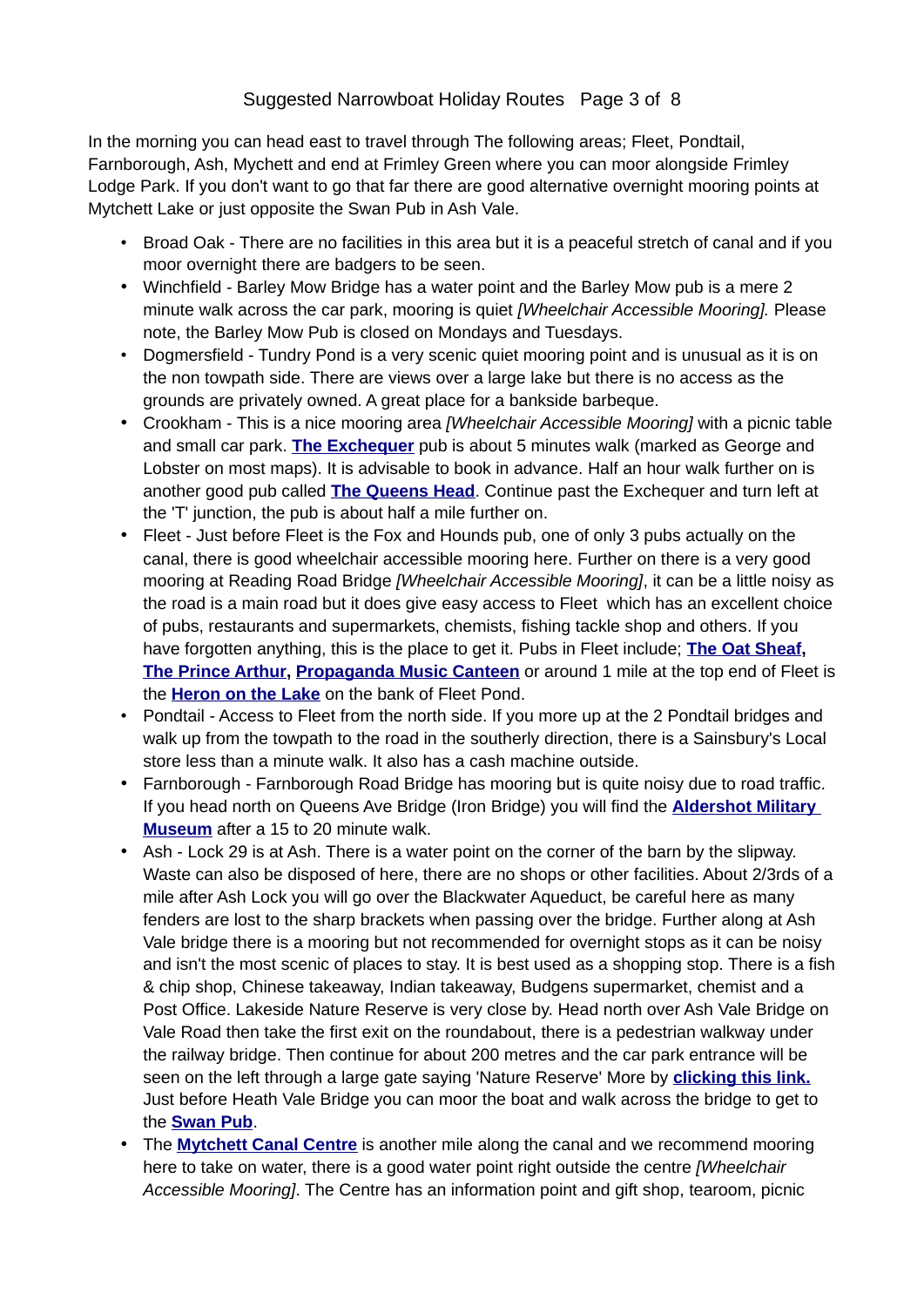area, children's 'trailblazer' play area, function room and a campsite. Public boat trips are available throughout the summer, please contact the Canal Centre for dates and times. You can also purchase fishing licences here.

- Just before Frimley Aqueduct is Frimley Lodge Park mooring *[Wheelchair Accessible Mooring].* A little way past this is the final winding hole that will turn you around to begin your journey back. **[The Kings Head](http://www.harvester.co.uk/restaurants/southeast/thekingsheadcamberley)** pub can be reached from the towpath side by turning left along Guildford Road, you will see it almost straight away.
- Once you have journeyed back to Odiham you can explore the last 1.5 miles of canal past us and turn at **[King John's Castle](http://www3.hants.gov.uk/hampshire-countryside/odiham-castle.htm).** This is favoured by many people as a final night stop *[Wheelchair Accessible Mooring]*. The area around here is very quiet and the canal is crystal clear and you can see large carp and pike amongst the fish. The **[Mill House pub](http://www.brunningandprice.co.uk/millhouse/homepage/)** is a short 10 -15 minute walk back along the towpath and north along the road at Swan Bridge (Head towards The Jolly Miller on most maps and it is opposite). If you walk the other direction (west) from the castle along the towpath you will come to the entrance of the Greywell tunnel. The tunnel collapsed back in 1932 and has been closed ever since. If your timing is right you may see groups of bats awake from their sleep to go hunting around dusk. The tunnel is home to thousands of bats and has five different species living there. If you cross over the tunnel entrance you will come out on a lane, turn right and then left at the junction to find the **[Fox and Goose pub](http://www.foxandgoosehampshire.co.uk/)**. The next morning you will be an hour from us making it an easy trip back for 10am to return the boat.

## **Week Long Breaks**

A one week break allows you to use many of the locks (providing they are open. From mid July until September there is the risk that t hey may be closed to preserve water supplies in the upper Hampshhire pound of the canal) Deepcut, Brookwood and St Johns locks. These need to be completed in 3 days to allow you time to return the boat, failure to do this will end the next holiday makers break!

# **Week Long Breaks, Leaving on Friday afternoon**

If you are collecting the boat on a Friday afternoon we would suggest that you aim for Barley Mow Bridge for your first night, which will take around 1 hour 30 minutes from our base in Odiham. There you will find a good mooring and the **[Barley Mow](http://www.tripadvisor.co.uk/Restaurant_Review-g1466677-d6970724-Reviews-The_Barley_Mow-Odiham_Hook_Hampshire_England.html)** pub just a minutes walk across the car park *[Wheelchair Accessible Mooring]*. The pub is dog friendly and has a good menu and selection of real ales and wines. In Autumn when the nights are drawing in you may decide that it is best to moor at Colt Hill Wharf at our base. From here you can visit the **[Waterwitch](http://www.tripadvisor.co.uk/Restaurant_Review-g1466677-d2214550-Reviews-Waterwitch-Odiham_Hook_Hampshire_England.html)** pub or venture into the Historic town of Odiham which has a good selection of restaurants and bars; **[El Castello](http://www.tripadvisor.co.uk/Restaurant_Review-g1466677-d2454902-Reviews-El_Castello-Odiham_Hook_Hampshire_England.html)** (Italian restaurant), **[The Red Lion](https://www.tripadvisor.co.uk/Restaurant_Review-g1466677-d12120672-Reviews-The_Red_Lion-Odiham_Hook_Hampshire_England.html)** (hotel, restaurant and a lively bar), **[Odiham Spice](http://www.tripadvisor.co.uk/Restaurant_Review-g1466677-d1731314-Reviews-Odiham_Spice-Odiham_Hook_Hampshire_England.html)** (Indian restaurant), **[King's Restaurant](http://www.tripadvisor.co.uk/Restaurant_Review-g1466677-d3160146-Reviews-King_s_Restaurant-Odiham_Hook_Hampshire_England.html)** (Chinese restaurant), **[The Bel & Dragon](https://www.tripadvisor.co.uk/Restaurant_Review-g1466677-d7259988-Reviews-Bel_The_Dragon-Odiham_Hook_Hampshire_England.html)** (hotel, restaurant & bar).

In the morning you head eastwards to travel through The following areas; Broad Oak, Winchfield, Dogmersfield, Crookham, Fleet, Pondtail, Farnborough, Ash, Mychett and end at Frimley Green where you can moor alongside Frimley Lodge Park. If you don't want to go that far there are good alternative overnight mooring points at Mytchett Lake or just opposite the Swan Pub in Ash Vale.

- Broad Oak There are no facilities in this area but it is a peaceful stretch of canal and if you moor overnight there are badgers to be seen.
- Winchfield Barley Mow Bridge has a water point and the Barley Mow pub is a mere 2 minute walk across the car park, mooring is quiet. *[Wheelchair Accessible Mooring]*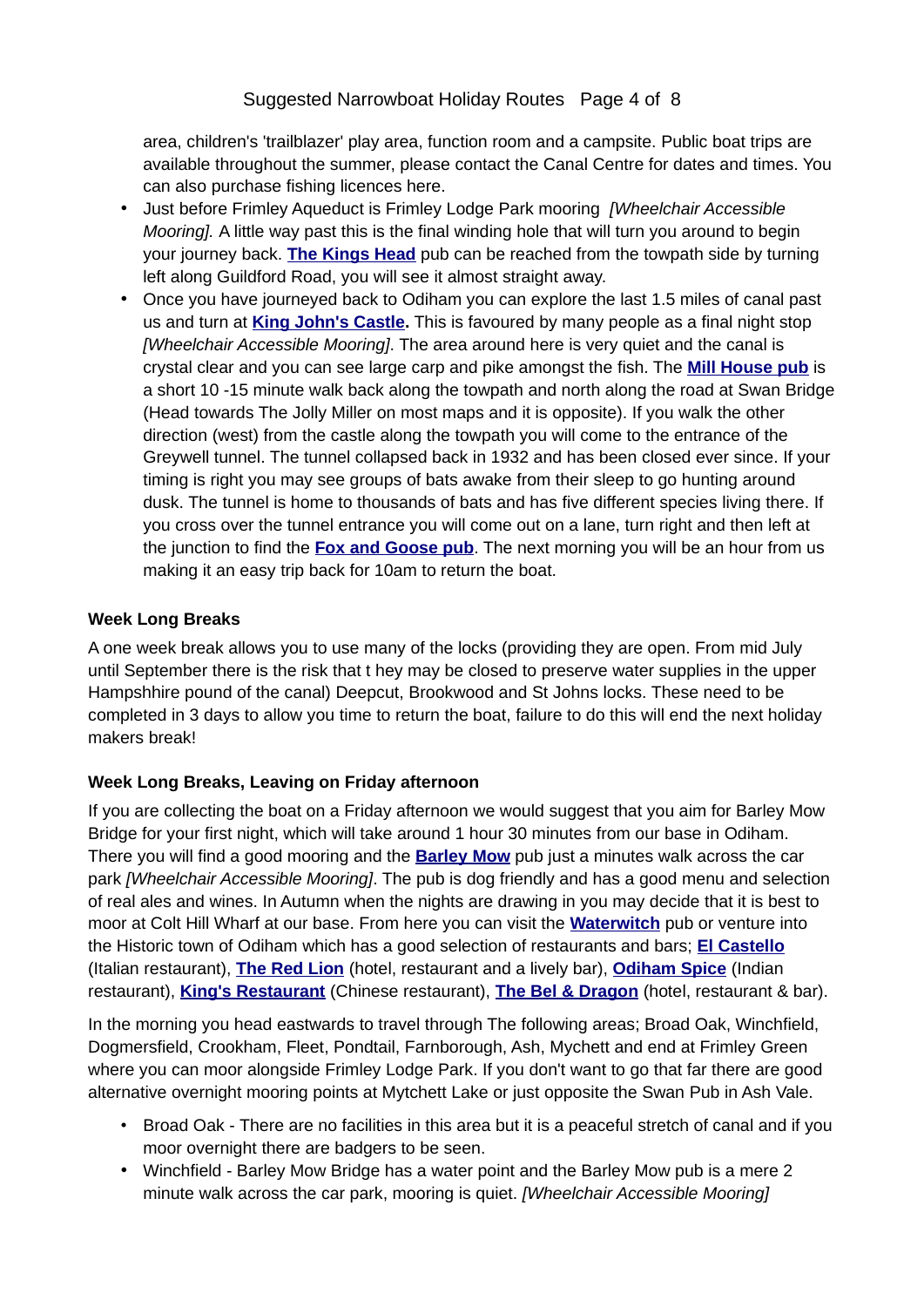- Dogmersfield Tundry Pond is a very scenic quiet mooring point and is unusual as it is on the non towpath side, a bit difficult to find so keep your eyes peeled. There are views over a large lake but there is no access as the grounds are privately owned. A great place for a bankside barbeque.
- Crookham This is a nice mooring area with a picnic table and small car park *[Wheelchair Accessible Mooring]*. **[The Exchequer](http://www.exchequercrookham.co.uk/)** pub is about 5 minutes walk (marked as George and Lobster on most maps). It is advisable to book in advance. Half an hour walk further on is another good pub called **[The Queens Head](http://www.queensheadpub.co.uk/)**. Continue past the Exchequer and turn left at the 'T' junction, the pub is about half a mile further on.
- Fleet Just before Fleet is the Fox and Hounds pub, one of only 3 pubs actually on the canal, there is good wheelchair accessible mooring here. Further on there is a very good mooring at Reading Road Bridge, it can be a little noisy as the road is a main road but it does give easy access to Fleet which has an excellent choice of pubs, restaurants and supermarkets, chemists, fishing tackle shop and others. If you have forgotten anything, this is the place to get it. Pubs in Fleet include; **[The Oat Sheaf](http://www.theoatsheaf.co.uk/), [The Prince Arthur,](http://www.jdwetherspoon.co.uk/home/pubs/the-prince-arthur) [Propaganda Music Canteen](http://musiccanteen.co.uk/)** or around 1 mile at the top end of Fleet is the **[Heron on the](http://www.mcmullens.co.uk/theherononthelake)  [Lake](http://www.mcmullens.co.uk/theherononthelake)** on the bank of Fleet Pond.
- Pondtail Access to Fleet from the north side. If you more up at the 2 Pondtail bridges and walk up from the towpath to the road in the southerly direction, there is a Sainsbury's Local store less than a minute walk. It also has a cash machine outside.
- Farnborough Farnborough Road Bridge has mooring but is quite noisy due to road traffic. If you head north on Queens Ave Bridge (Iron Bridge) you will find the **[Aldershot Military](http://hampshireculturaltrust.org.uk/aldershot-military-museum)  [Museum](http://hampshireculturaltrust.org.uk/aldershot-military-museum)** after a 15 to 20 minute walk.
- Ash Lock 29 is at Ash. There is a water point by the slipway. Waste can also be disposed of here, there are no shops or other facilities. About 2/3rds of a mile after Ash Lock you will go over the Blackwater Aqueduct, be careful here as many fenders are lost to the sharp brackets when passing over the bridge. Further along at Ash Vale bridge there is a mooring but not recommended for overnight stops as it can be noisy and isn't the most scenic of places to stay. It is best used as a shopping stop. There is a fish & chip shop, Chinese takeaway, Indian takeaway, Budgens supermarket, chemist and a Post Office. Lakeside Nature Reserve is very close by. Head north over Ash Vale Bridge on Vale Road then take the first exit on the roundabout, there is a pedestrian walkway under the railway bridge. Then continue for about 200 metres and the car park entrance will be seen on the left through a large gate saying 'Nature Reserve' More by **[clicking this link.](http://www.blackwater-valley.org.uk/lakeside_park.html)** Just before Heath Vale Bridge you can moor the boat and walk across the bridge to get to the **[Swan Pub](http://www.chefandbrewer.com/pub/swan-ash-vale-aldershot/c2187/)**.
- The **[Mytchett Canal Centre](http://www3.hants.gov.uk/basingstoke-canal/canal-centre.htm)** is another mile along the canal and we recommend mooring here to take on water, there is a good water point right outside the centre *[Wheelchair Accessible Mooring]*. The Centre has an information point and gift shop, tearoom, picnic area, children's 'trailblazer' play area, function room and a campsite. Public boat trips are available throughout the summer, please contact the Canal Centre for dates and times. You can also purchase fishing licences here.
- Just before Frimley Aqueduct is Frimley Lodge Park mooring *[Wheelchair Accessible Mooring].* A little way past this is the final winding hole before you get to the Deepcut flight of locks, another 1 1/2 miles further. **[The Kings Head](http://www.harvester.co.uk/restaurants/southeast/thekingsheadcamberley)** pub can be reached from the towpath side by turning left along Guildford Road, you will see it almost straight away. Another option is to walk another 4 minutes until you reach the Rose & Thistle which is an independent pub serving good beers and food.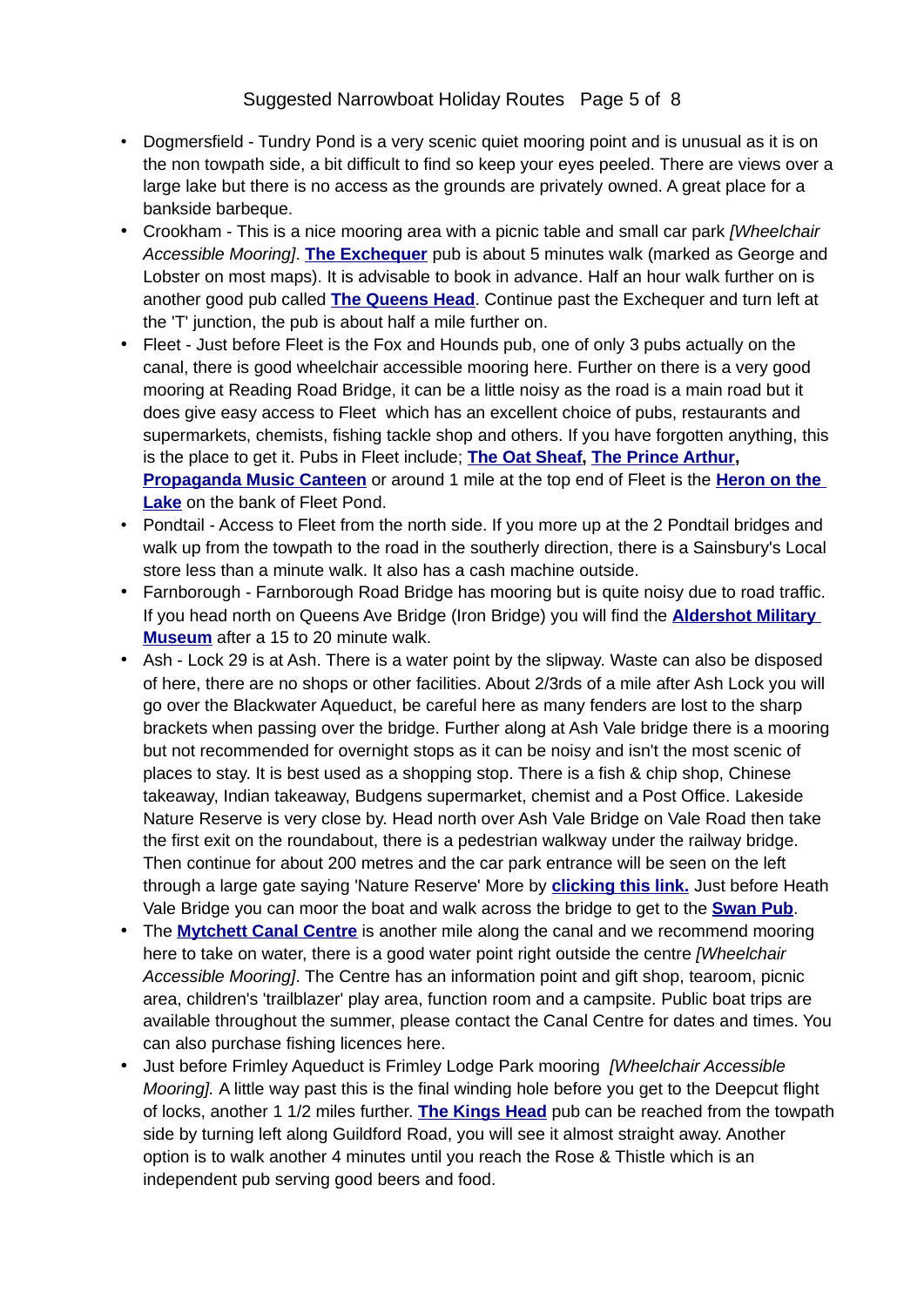### Suggested Narrowboat Holiday Routes Page 6 of 8

- You will need to be ready to go down the Deepcut and Brookwood lock flights by being at the top lock (number 28) on either Monday, Wednesday or Friday. We will go through this during your boat handover but if you leave on a Friday this means you will need to be at the top lock on Monday at 9:30am. The ranger will then unlock the padlock and let you through the 17 locks, these take around 4-5 hours to complete. Once you have completed the 2 flights you can reward yourself with the rest of the day off! You can moor between lock 12 and lock 11. The mooring just before lock 11 is next to Bellini Restaurant. The next set of locks will not be open until the following day (Tuesday if you left on Friday). Again the ranger will unlock the padlock to allow you down the St Johns Flight. This is done at 9am so be ready to transit!. There are a number of turning points (3 to be exact) to allow you to turn depending on how you have planned your day and you will need to be back through lock 11 by 3:30pm which is when the ranger will lock them up again. If you want to have a pub lunch you can turn just past Arthur's Bridge and moor outside the Bridge Barn. If you would rather travel further and forgo a pub lunch then the furthest point of travel is the turning point just after Chertsey Road bridge. Please keep an eye on the clock as different crews can take differing amounts of time to travel the same distance. As a guide, wherever you reach at midday is the best time to turnaround to make sure you get back in time. Once you are back through lock 11 you can relax. Make sure you are ready at lock 12 for 9am on Wednesday morning to return through Brookwood and Deepcut flights. It is your choice how far you travel past lock 28 and stop for the day. You will have all day Thursday to travel back to our Odiham base for return of the boat on Friday morning at 10am.
- Once you have journeyed back to Odiham if you have time, you can explore the last 1.5 miles of canal past us and turn at **[King John's Castle](http://www3.hants.gov.uk/hampshire-countryside/odiham-castle.htm)** *[Wheelchair Accessible Mooring].*  This is favoured by many people as a final night stop. The area around here is very quiet and the canal is crystal clear and you can see large carp and pike amongst the fish. The **[Mill House pub](http://www.brunningandprice.co.uk/millhouse/homepage/)** is a short 10-15 minute walk back along the towpath and north along the road at Swan Bridge (Head towards The Jolly Miller on most maps and it is opposite). If you walk the other direction (west) from the castle along the towpath you will come to the entrance of the Greywell tunnel. The tunnel collapsed back in 1932 and has been closed ever since. If your timing is right you may see groups of bats awake from their sleep to go hunting around dusk. The tunnel is home to thousands of bats and has five different species living there. If you cross over the tunnel entrance you will come out on a lane, turn right and then left at the junction to find the **[Fox and Goose pub](http://www.foxandgoosehampshire.co.uk/)**. PLEASE NOTE the pub does not serve evening food on a Sunday or Tuesday evening and is closed on Mondays. The next morning you will be an hour from us making it an easy trip back for 10am to return the boat.

#### **Week Long Breaks, Leaving on Monday afternoon**

If you are collecting the boat on a Monday afternoon we would suggest that you aim for **[The](http://www.exchequercrookham.co.uk/)  [Exchequer](http://www.exchequercrookham.co.uk/)** Pub as the Barley Mow is closed on Mondays and Tuesdays. There you will find a good mooring and the **[Barley Mow](http://www.tripadvisor.co.uk/Restaurant_Review-g1466677-d6970724-Reviews-The_Barley_Mow-Odiham_Hook_Hampshire_England.html)** pub just a minutes walk across the car park *[Wheelchair Accessible Mooring]*. The pub is dog friendly and has a good menu and selection of real ales and wines. In Autumn when the nights are drawing in you may decide that it is best to moor at Colt Hill Wharf at our base. From here you can visit the **[Waterwitch](http://www.tripadvisor.co.uk/Restaurant_Review-g1466677-d2214550-Reviews-Waterwitch-Odiham_Hook_Hampshire_England.html)** pub or venture into the Historic town of Odiham which has a good selection of restaurants and bars; **[El Castello](http://www.tripadvisor.co.uk/Restaurant_Review-g1466677-d2454902-Reviews-El_Castello-Odiham_Hook_Hampshire_England.html)** (Italian restaurant), **[The](https://www.tripadvisor.co.uk/Restaurant_Review-g1466677-d12120672-Reviews-The_Red_Lion-Odiham_Hook_Hampshire_England.html)  [Red Lion](https://www.tripadvisor.co.uk/Restaurant_Review-g1466677-d12120672-Reviews-The_Red_Lion-Odiham_Hook_Hampshire_England.html)** (hotel, restaurant and a lively bar), **[Odiham Spice](http://www.tripadvisor.co.uk/Restaurant_Review-g1466677-d1731314-Reviews-Odiham_Spice-Odiham_Hook_Hampshire_England.html)** (Indian restaurant), **[King's](http://www.tripadvisor.co.uk/Restaurant_Review-g1466677-d3160146-Reviews-King_s_Restaurant-Odiham_Hook_Hampshire_England.html)  [Restaurant](http://www.tripadvisor.co.uk/Restaurant_Review-g1466677-d3160146-Reviews-King_s_Restaurant-Odiham_Hook_Hampshire_England.html)** (Chinese restaurant), **[The Bel & Dragon](https://www.tripadvisor.co.uk/Restaurant_Review-g1466677-d7259988-Reviews-Bel_The_Dragon-Odiham_Hook_Hampshire_England.html)** (hotel, restaurant & bar).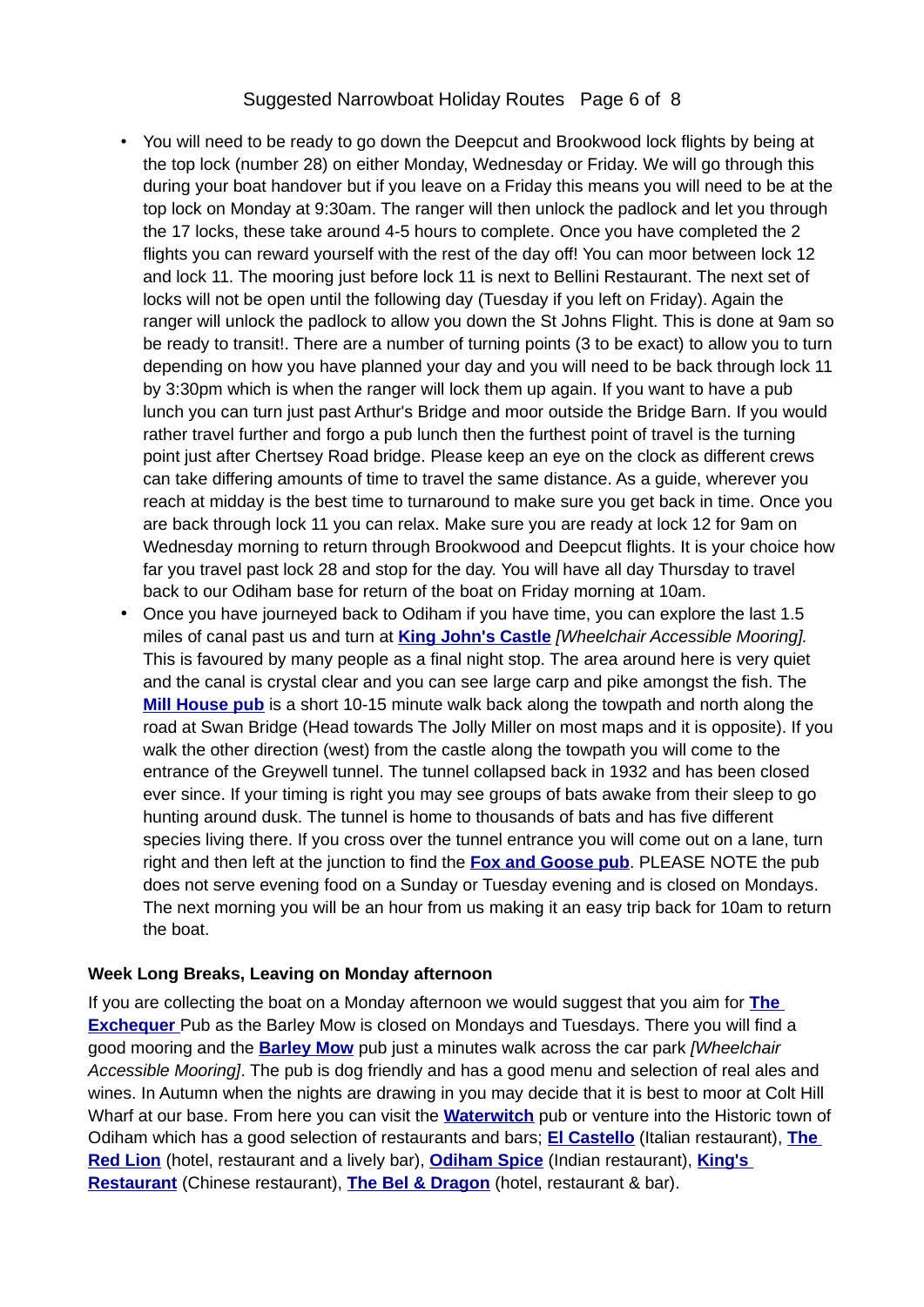In the morning you head eastwards to travel through The following areas; Broad Oak, Winchfield, Dogmersfield, Crookham, Fleet, Pondtail, Farnborough, Ash, Mychett and end at Frimley Green where you can moor alongside Frimley Lodge Park. If you don't want to go that far there are good alternative overnight mooring points at Mytchett Lake or just opposite the Swan Pub in Ash Vale.

- Broad Oak There are no facilities in this area but it is a peaceful stretch of canal and if you moor overnight there are badgers to be seen.
- Winchfield Barley Mow Bridge has a water point and the Barley Mow pub is a mere 2 minute walk across the car park, mooring is quiet. *[Wheelchair Accessible Mooring]*
- Dogmersfield Tundry Pond is a very scenic quiet mooring point and is unusual as it is on the non towpath side, a bit difficult to find so keep your eyes peeled. There are views over a large lake but there is no access as the grounds are privately owned. A great place for a bankside barbeque.
- Crookham This is a nice mooring area with a picnic table and small car park *[Wheelchair Accessible Mooring]*. **[The Exchequer](http://www.exchequercrookham.co.uk/)** pub is about 5 minutes walk (marked as George and Lobster on most maps). It is advisable to book in advance. Half an hour walk further on is another good pub called **[The Queens Head](http://www.queensheadpub.co.uk/)**. Continue past the Exchequer and turn left at the 'T' junction, the pub is about half a mile further on.
- Fleet Just before Fleet is the **[Fox and Hounds pub](http://www.foxandhoundschurchcrookham.co.uk/)**, one of only 3 pubs actually on the canal, there is good wheelchair accessible mooring here. Further on there is a very good mooring at Reading Road Bridge, it can be a little noisy as the road is a main road but it does give easy access to Fleet which has an excellent choice of pubs, restaurants and supermarkets, chemists, fishing tackle shop and others. If you have forgotten anything, this is the place to get it. Pubs in Fleet include; **[The Oat Sheaf](http://www.theoatsheaf.co.uk/), [The Prince Arthur,](http://www.jdwetherspoon.co.uk/home/pubs/the-prince-arthur) [Propaganda Music Canteen](http://musiccanteen.co.uk/)** or around 1 mile at the top end of Fleet is the **[Heron on the](http://www.mcmullens.co.uk/theherononthelake)  [Lake](http://www.mcmullens.co.uk/theherononthelake)** on the bank of Fleet Pond.
- Pondtail Access to Fleet from the north side. If you more up at the 2 Pondtail bridges and walk up from the towpath to the road in the southerly direction, there is a Sainsbury's Local store less than a minute walk. It also has a cash machine outside.
- Farnborough Farnborough Road Bridge has mooring but is quite noisy due to road traffic. If you head north on Queens Ave Bridge (Iron Bridge) you will find the **[Aldershot Military](http://hampshireculturaltrust.org.uk/aldershot-military-museum)  [Museum](http://hampshireculturaltrust.org.uk/aldershot-military-museum)** after a 15 to 20 minute walk.
- Ash Lock 29 is at Ash. There is a water point by the slipway. Waste can also be disposed of here, there are no shops or other facilities. About 2/3rds of a mile after Ash Lock you will go over the Blackwater Aqueduct, be careful here as many fenders are lost to the sharp brackets when passing over the bridge. Further along at Ash Vale bridge there is a mooring but not recommended for overnight stops as it can be noisy and isn't the most scenic of places to stay. It is best used as a shopping stop. There is a fish & chip shop, Chinese takeaway, Indian takeaway, Budgens supermarket, chemist and a Post Office. Lakeside Nature Reserve is very close by. Head north over Ash Vale Bridge on Vale Road then take the first exit on the roundabout, there is a pedestrian walkway under the railway bridge. Then continue for about 200 metres and the car park entrance will be seen on the left through a large gate saying 'Nature Reserve' More by **[clicking this link.](http://www.blackwater-valley.org.uk/lakeside_park.html)** Just before Heath Vale Bridge you can moor the boat and walk across the bridge to get to the **[Swan Pub](http://www.chefandbrewer.com/pub/swan-ash-vale-aldershot/c2187/)**.
- The **[Mytchett Canal Centre](http://www3.hants.gov.uk/basingstoke-canal/canal-centre.htm)** is another mile along the canal and we recommend mooring here to take on water, there is a good water point right outside the centre *[Wheelchair Accessible Mooring]*. The Centre has an information point and gift shop, tearoom, picnic area, children's 'trailblazer' play area, function room and a campsite. Public boat trips are